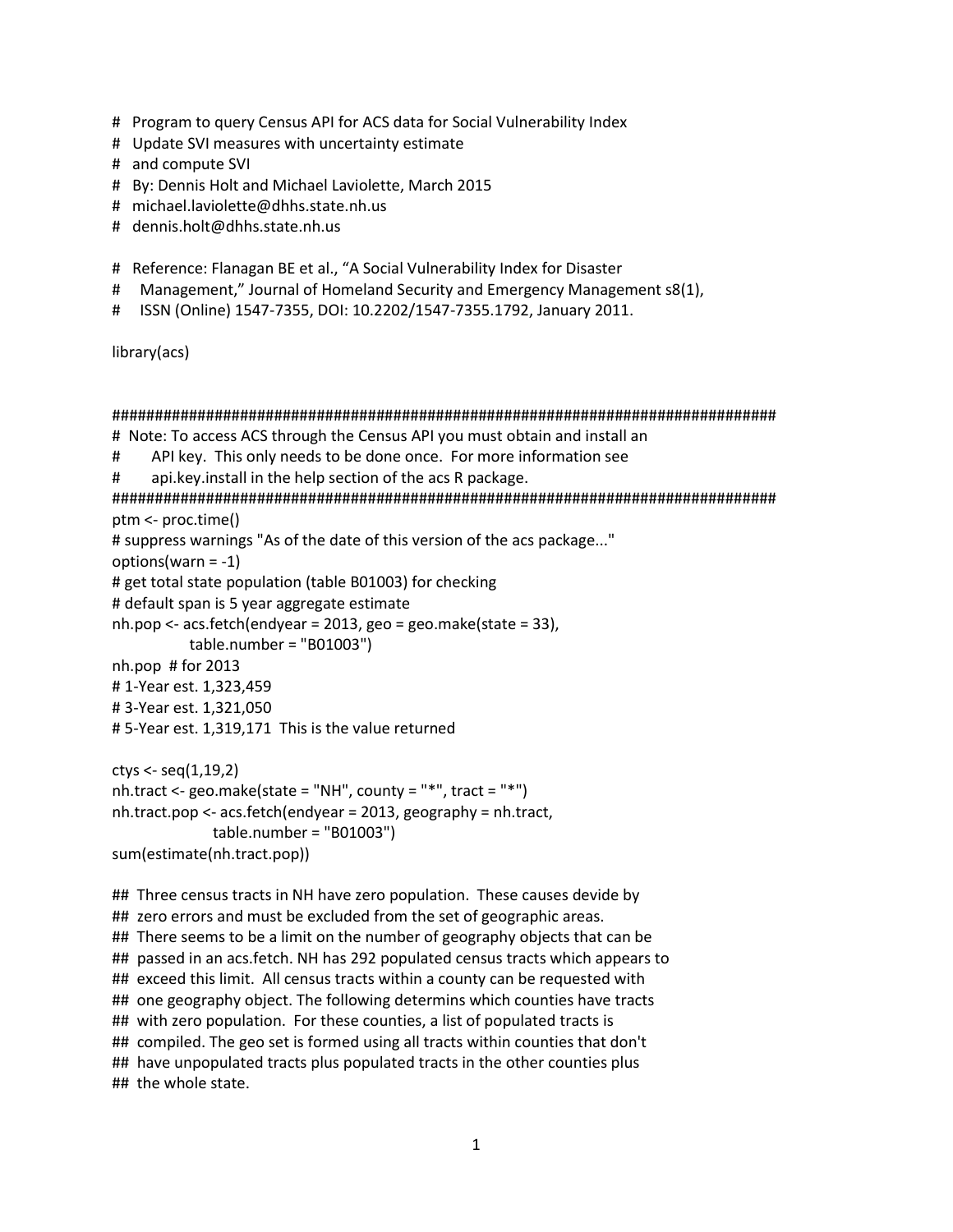```
zctys <- geography(nh.tract.pop[estimate(nh.tract.pop) == 0])[3]
ztracts <- geography(nh.tract.pop[estimate(nh.tract.pop) == 0])[4]
nh.tract <- geo.make(state = "NH", county = setdiff(ctys,zctys$county),
       tract = "*")
for (i in unique(zctys$county))
 { 
# get all county tracts then subtract those with zero pop
 geo.step2 <- geo.make(state = "NH", county = i, tract = "*")
 temp <- geography(acs.fetch(endyear = 2013, geography = geo.step2, 
  table.number = "B01003"))[4]
  nztracts <- setdiff(temp$tract,ztracts$tract)
  geo.step3 <- geo.make(state = "NH", county = i, tract = nztracts)
  # append to geo.set that will not contain tracts with zero pop
  nh.tract <- nh.tract + geo.step3
 }
nh.tract <- nh.tract + geo.make(state = "NH")
## Now we compute the SVI indicators for each populated census tract and the 
## state as a whole.
############### POVERTY #######################
####################################################
poverty.data <- acs.fetch(endyear = 2013, geography = nh.tract, 
              variable = c("B17001_001", "B17001_002"))
# We should have 292 populated census tracts plus the state value = 293
length(geography(poverty.data)$tract)
# Calculate proportion (% below federal poverty limit)
POVERTY_PCT <- divide.acs(poverty.data[,2], poverty.data[,1],
              method = "proportion")
## adding each indicator to an output dataset (svi.pak) and assign names
svi.pak <- cbind(poverty.data,POVERTY_PCT)
acs.colnames(svi.pak) <- c("POVERTY_DEN", "POVERTY_NUM", "POVERTY_PCT")
############# UNEMPLOYMENT ####################
####################################################
# acs.lookup(endyear = 2013, table.number = "B23001")
den.var <- c("B23001_006", "B23001_013", "B23001_020", "B23001_027",
  "B23001_034", "B23001_041", "B23001_048", "B23001_055", "B23001_062",
  "B23001_069", "B23001_074", "B23001_079", "B23001_084", "B23001_092",
  "B23001_099", "B23001_106", "B23001_113", "B23001_120", "B23001_127",
  "B23001_134", "B23001_141", "B23001_148", "B23001_155", "B23001_160",
  "B23001_165", "B23001_170")
num.var <- c("B23001_008", "B23001_015", "B23001_022", "B23001_029", 
  "B23001_036", "B23001_043", "B23001_050", "B23001_057", "B23001_064", 
  "B23001_071", "B23001_076", "B23001_081", "B23001_086", "B23001_094", 
  "B23001_101", "B23001_108", "B23001_115", "B23001_122", "B23001_129",
```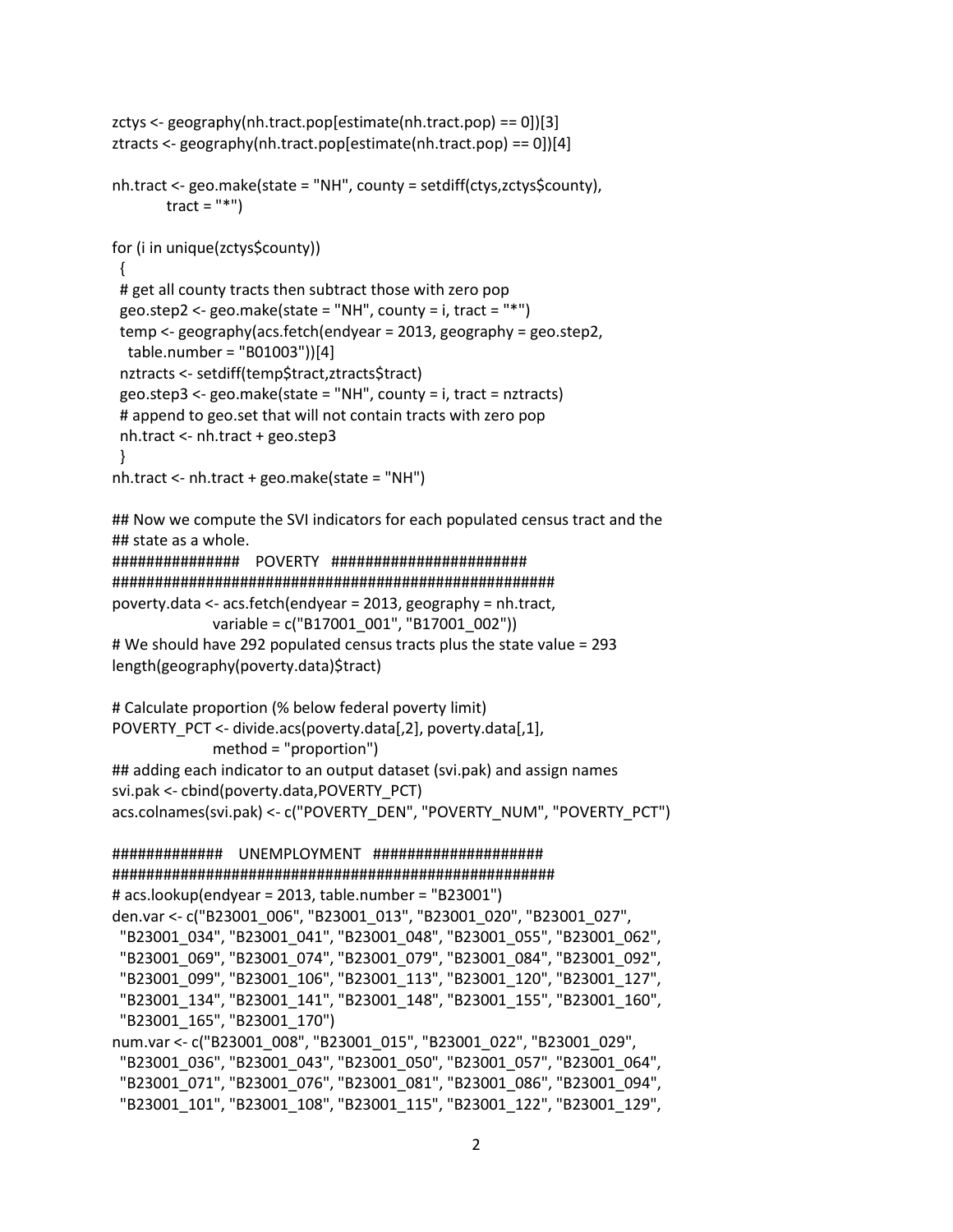```
 "B23001_136", "B23001_143", "B23001_150", "B23001_157", "B23001_162", 
  "B23001_167", "B23001_172")
unemp.data <- acs.fetch(endyear = 2013, geography = nh.tract, 
  variable = append(den.var,num.var))
dim(unemp.data) # 293 52
denom <- apply(unemp.data[,den.var], MARGIN = 2, FUN = sum, 
       agg-term = c("y", "denom"), one-zero = TRUE)numer <- apply(unemp.data[,num.var], MARGIN = 2, FUN = sum,
       agg-term = c("y", "numer"), one.zero = TRUE)UNEMPLOYED_PCT <- divide.acs(numer, denom, method = "proportion")
svi.pak <- cbind(svi.pak, denom)
acs.colnames(svi.pak)[length(acs.colnames(svi.pak))] <- "UNEMPLOYED_DEN"
svi.pak <- cbind(svi.pak, numer)
acs.colnames(svi.pak)[length(acs.colnames(svi.pak))] <- "UNEMPLOYED_NUM"
svi.pak <- cbind(svi.pak, UNEMPLOYED_PCT)
acs.colnames(svi.pak)[length(acs.colnames(svi.pak))] <- "UNEMPLOYED_PCT"
############ Per capita income ###################
####################################################
# acs.lookup(endyear = 2013, table.number = "B19301")
# B19301 PER CAPITA INCOME IN THE PAST 12 MONTHS (IN 2013 INFLATION-
# ADJUSTED DOLLARS)
# The Census Bureau uses the Bureau of Labor Statistics (BLS) Consumer Price 
# Index (CPI-U) to adjust for changes in the cost of living
pci <- acs.fetch(endyear = 2013, geography = nh.tract, variable = "B19301_001")
currency.year(pci)
dim(pci)
svi.pak <- cbind(svi.pak, pci)
acs.colnames(svi.pak)[length(acs.colnames(svi.pak))] <- "INCOME_PER_CAP"
########## Educational Attainment ##############
####################################################
# acs.lookup(endyear = 2013, table.number = "B15001")
den.var <- c("B15001_011", "B15001_019", "B15001_027", "B15001_035",
       "B15001_052", "B15001_060", "B15001_068", "B15001_076")
num.var <- c("B15001_012", "B15001_013", "B15001_020", "B15001_021",
       "B15001_028", "B15001_029", "B15001_036", "B15001_037",
       "B15001_053", "B15001_054", "B15001_061", "B15001_062",
       "B15001_069", "B15001_070", "B15001_077", "B15001_078")
edu.data <- acs.fetch(endyear = 2013, geography = nh.tract, 
             variable = append(den.var, num.var))
```
denom <- apply(edu.data[,den.var], MARGIN = 2, FUN = sum,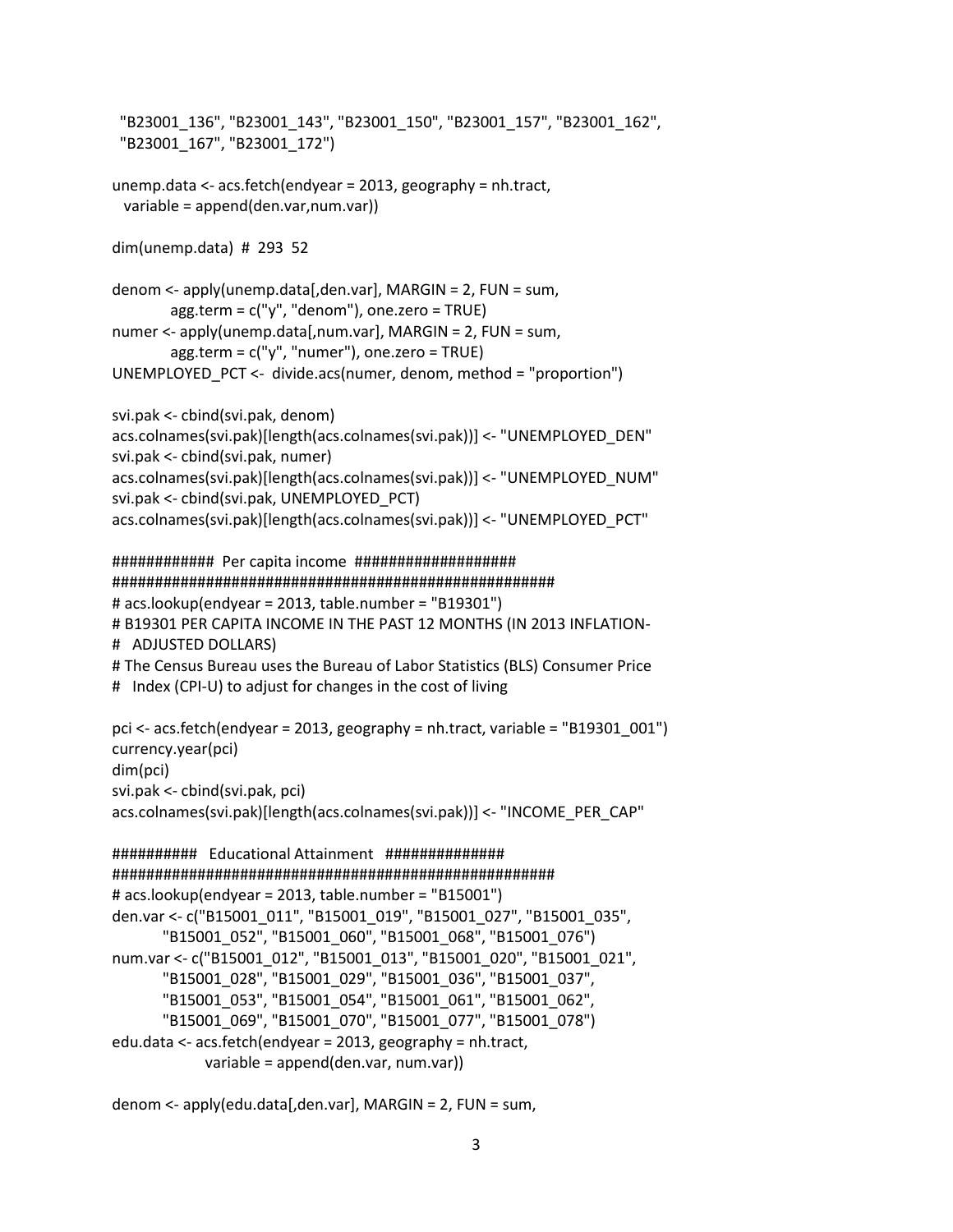```
agg.term = c("y", "denom"), one.zero = TRUE)
numer <- apply(edu.data[,num.var], MARGIN = 2, FUN = sum,
       agg-term = c("y", "numer"), one-zero = TRUE)EDU_NO_HS_DIP_PCT <- divide.acs(numer, denom, method = "proportion")
svi.pak <- cbind(svi.pak, denom)
acs.colnames(svi.pak)[length(acs.colnames(svi.pak))] <- "EDU_NO_HS_DIP_DEN"
svi.pak <- cbind(svi.pak, numer)
acs.colnames(svi.pak)[length(acs.colnames(svi.pak))] <- "EDU_NO_HS_DIP_NUM"
svi.pak <- cbind(svi.pak, EDU_NO_HS_DIP_PCT)
acs.colnames(svi.pak)[length(acs.colnames(svi.pak))] <- "EDU NO HS DIP PCT"
## insurance table apparently not accessible through acs package
## pulled in from FactFinder2 as csv (zipped)
## rearrange the rows to match the output from acs.fetch
# change the following path to wherever you saved the FactFinder file
setwd("R:/OCPH/EPI/BHSDM/Group/Data Requests/Customer Folders/2015/H/Holt, Dennis/5548 SVI
up-date 2013 ACS data")
ins.data <- read.acs(filename = "ACS 13 5YR B27010.zip", endyear = 2013)
dim(ins.data) # 295 66
acs.colnames(ins.data)
den.var <- c(2, 18, 34)
num.var <- c(17, 33, 50)
tract.lst <- substr(geography(ins.data)$Id2,6,13)
length(tract.lst) #295 all here including zero pop tracts
denom <- ins.data[2] + ins.data[18] + ins.data[34]# couldn't get sum() to work on this imported acs object
numer <- ins.data[0.17] + ins.data[0.33] + ins.data[0.50]denom[estimate(denom) == 0]
# remove the zero pop tracts. they cause error in divide.acs()
denom2 <- denom[!tract.lst %in% ztracts$tract]
numer2 <- numer[!tract.lst %in% ztracts$tract]
NO INSURANCE PCT <- divide.acs(numer2, denom2, method = "proportion")
acs.colnames(denom2) <- "NO_INSURANCE_DEN"
acs.colnames(numer2) <- "NO INSURANCE NUM"
acs.colnames(NO INSURANCE PCT) <- "NO INSURANCE PCT"
NO_INSURANCE_PCT[288:292]
# Need to build acs object with geo in same order as svi.pak
# Need to add state level geo. May require another import because MOE could be
```
# larger if we sum over all the tracts. We will check this. str(geography(svi.pak)) str(geography(NO INSURANCE PCT)) tract.ins <- substr(geography(NO INSURANCE PCT)\$Id2, 6, 13) tract.svi <- geography(svi.pak)\$tract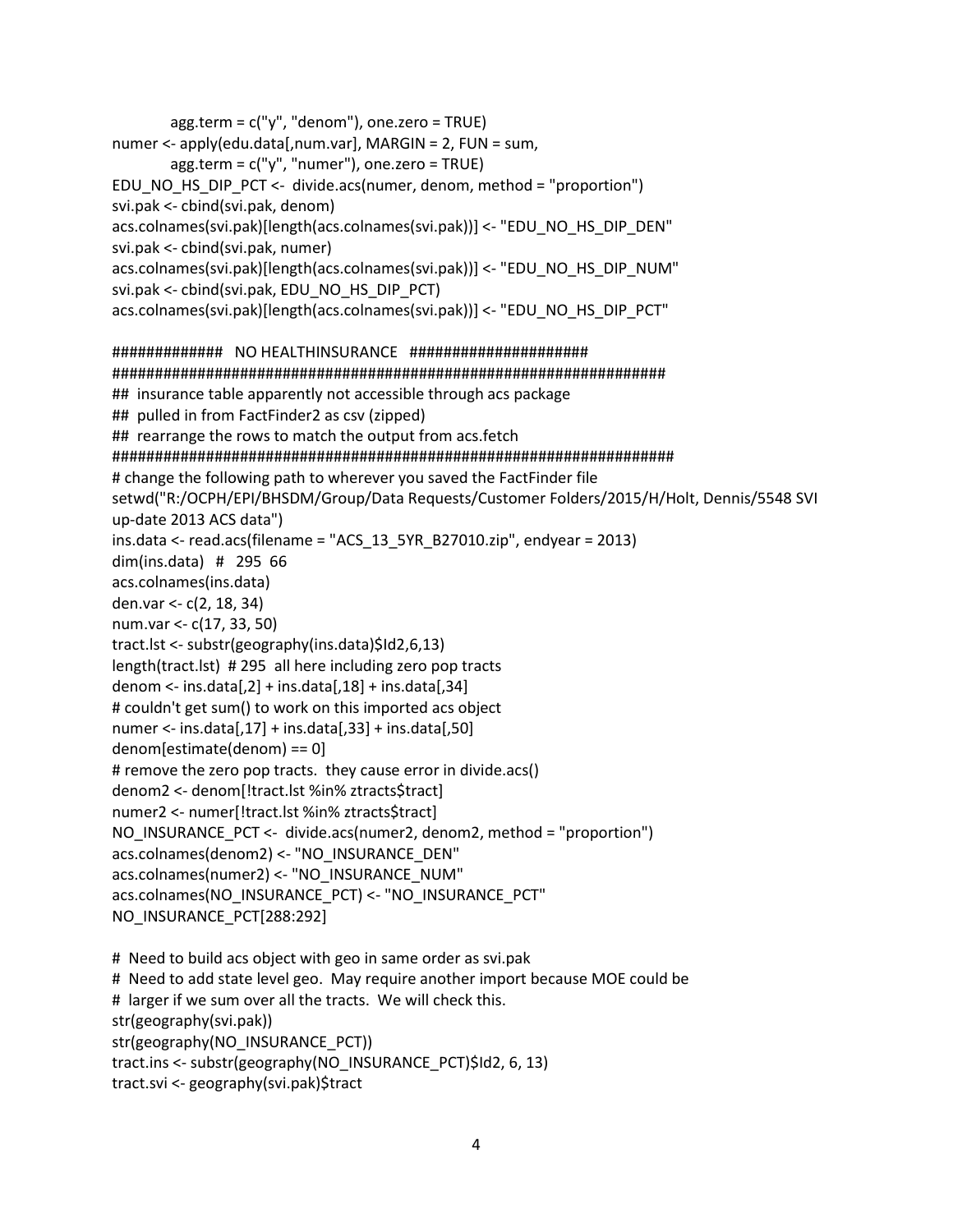```
# combine measures into one acs object
no_ins <- cbind(denom2, numer2)
no_ins <- cbind(no_ins, NO_INSURANCE_PCT)
# rearrange the order of the geos (rows) to match the svi.pak
tract.sort <- data.frame(tract = tract.ins, indx = 1:292,
              stringsAsFactors = FALSE)
tract.to <- data.frame(tract = tract.svi[1:292], org.seq = 1:292,
             stringsAsFactors = FALSE)
temp <- merge(tract.to, tract.sort, by = "tract")
temp2 <- temp[order(temp$org.seq),]
# acs objects can not be rearranged in a vector assignment the elements must be 
# unpacked and the new object built up in the desired geo order
rm(no_ins2)
no ins2 <- no ins[temp2$indx[1],]
for (i in 2:292) no ins2 <- rbind(no ins2, no ins[temp2\text{sindx}[i],])
# Check to see that the order is really changed to what we want
# str(no_ins2)
# no_ins[253:257,]
# no_ins2[288:292,]
# attach proper formated tract number in first column
tract.ins2 <- substr(geography(no_ins2)$Id2, 6, 13)
temp3 <- cbind(tract.svi[1:292], tract.ins2)
# now we need to get the last geo which is the state level data
ins_nh.data <- read.acs(filename = "ACS_13_5YR_B27010_NH.zip", endyear= 2013,
             span = 5)
denom <- ins_nh.data[,2] + ins_nh.data[,18] + ins_nh.data[,34]
numer <- ins_nh.data[,17] + ins_nh.data[,33] + ins_nh.data[,50]
no_ins_state <- divide.acs(numer, denom, method = "proportion")
no_ins_nh <- cbind(denom, numer)
no ins nh <- cbind(no ins nh, no ins state)
acs.colnames(no_ins_nh) <- c("NO_INSURANCE_DEN", "NO_INSURANCE_NUM", 
                 "NO_INSURANCE_PCT")
no ins2 < - rbind(no ins2, no ins nh)
dim(no_ins2)
no_ins2[288:293,]
dim(svi.pak)
svi.pak <- cbind(svi.pak, no_ins2)
dim(svi.pak) # 13 variables
# Explore difference in MOE when summing to state level
svi.pak[292, 11]
d <- sum(svi.pak[1:292, 11])
n <- sum(svi.pak[1:292, 12], one.zero = TRUE)
pct <- divide.acs(n, d, method = "proportion") # 0.1212335 se=0.00158995
lims <- as.data.frame(confint(pct, level = 0.6826))
```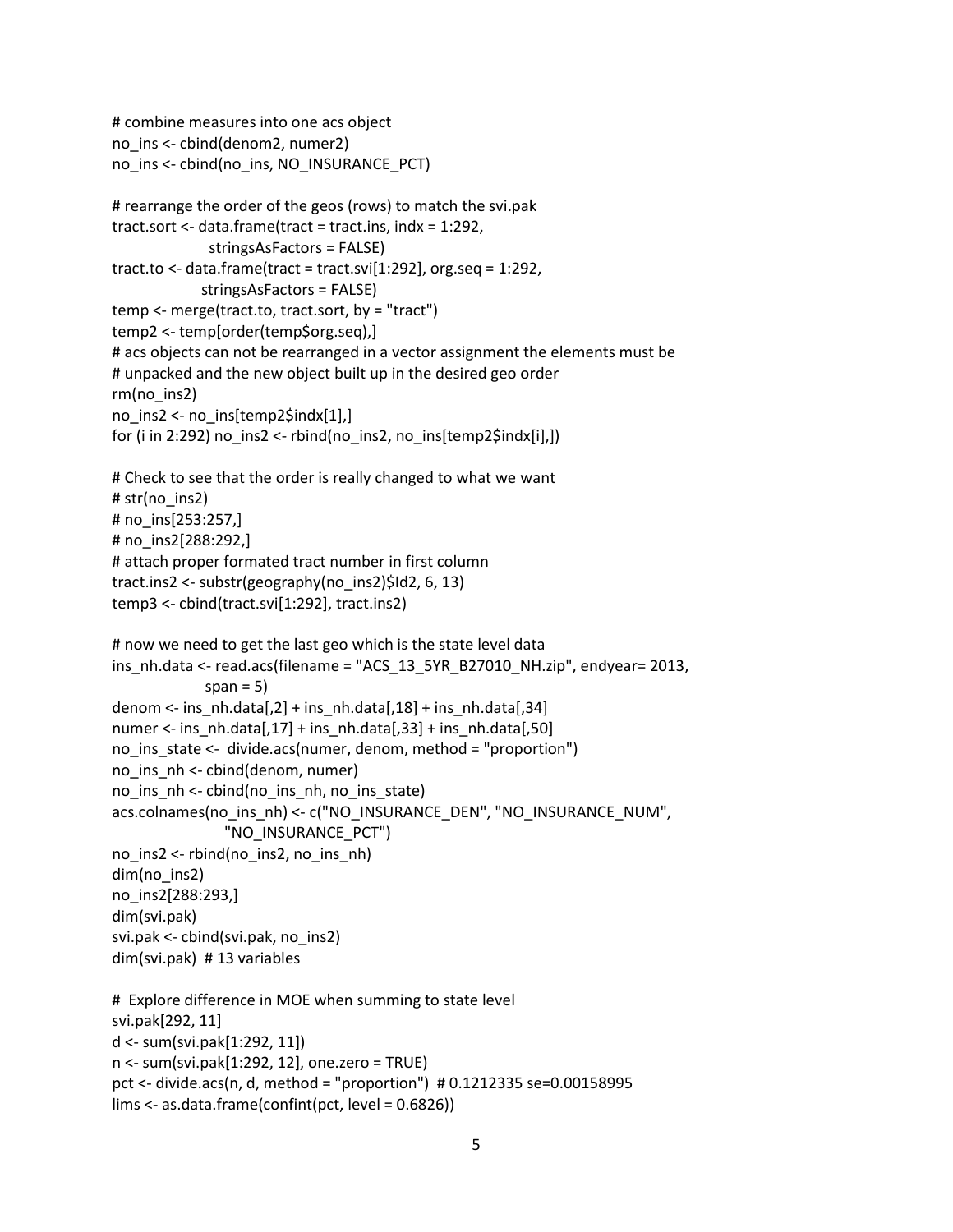ag.pct.se <- (lims[2] - lims[1]) / (2 \* estimate(pct)) # 0.01311469 svi.pak[293,13] # 0.121233482525812 se=0.00163425 from state value in table lims2 <- as.data.frame(confint(svi.pak[293,13], level = 0.6826)) ag.pct.se2 <- (lims2[2] - lims2[1]) / (2 \* estimate(svi.pak[293,13])) # 0.01348029 # Aggregate percent standard error is very slightly smaller 0.036% difference # So didn't need to import the state value; could have gotten there with sum()

########## Population Measures ################# #################################################### # ACS\_POP B01001 # POP\_0\_17\_PCT # POP\_18\_24\_PCT # POP\_65PLUS\_PCT acs.lookup(endyear = 2013, table.number = "B01001") #1 B01001 001 Total: # 2 B01001 002 Male: # 3 B01001\_003 Male: Under 5 years #4 B01001 004 Male: 5 to 9 years # 5 B01001\_005 Male: 10 to 14 years # 6 B01001 006 Male: 15 to 17 years # 7 B01001 007 Male: 18 and 19 years # 8 B01001\_008 Male: 20 years #9 B01001 009 Male: 21 years # 10 B01001\_010 Male: 22 to 24 years #11 B01001 011 Male: 25 to 29 years #12 B01001 012 Male: 30 to 34 years # 13 B01001\_013 Male: 35 to 39 years # 14 B01001\_014 Male: 40 to 44 years #15 B01001 015 Male: 45 to 49 years #16 B01001 016 Male: 50 to 54 years # 17 B01001\_017 Male: 55 to 59 years #18 B01001 018 Male: 60 and 61 years #19 B01001 019 Male: 62 to 64 years # 20 B01001 020 Male: 65 and 66 years # 21 B01001 021 Male: 67 to 69 years # 22 B01001\_022 Male: 70 to 74 years # 23 B01001 023 Male: 75 to 79 years # 24 B01001\_024 Male: 80 to 84 years # 25 B01001\_025 Male: 85 years and over # 26 B01001\_026 Female: # 27 B01001 027 Female: Under 5 years # 28 B01001\_028 Female: 5 to 9 years # 29 B01001 029 Female: 10 to 14 years #30 B01001 030 Female: 15 to 17 years #31 B01001 031 Female: 18 and 19 years # 32 B01001\_032 Female: 20 years

#33 B01001 033 Female: 21 years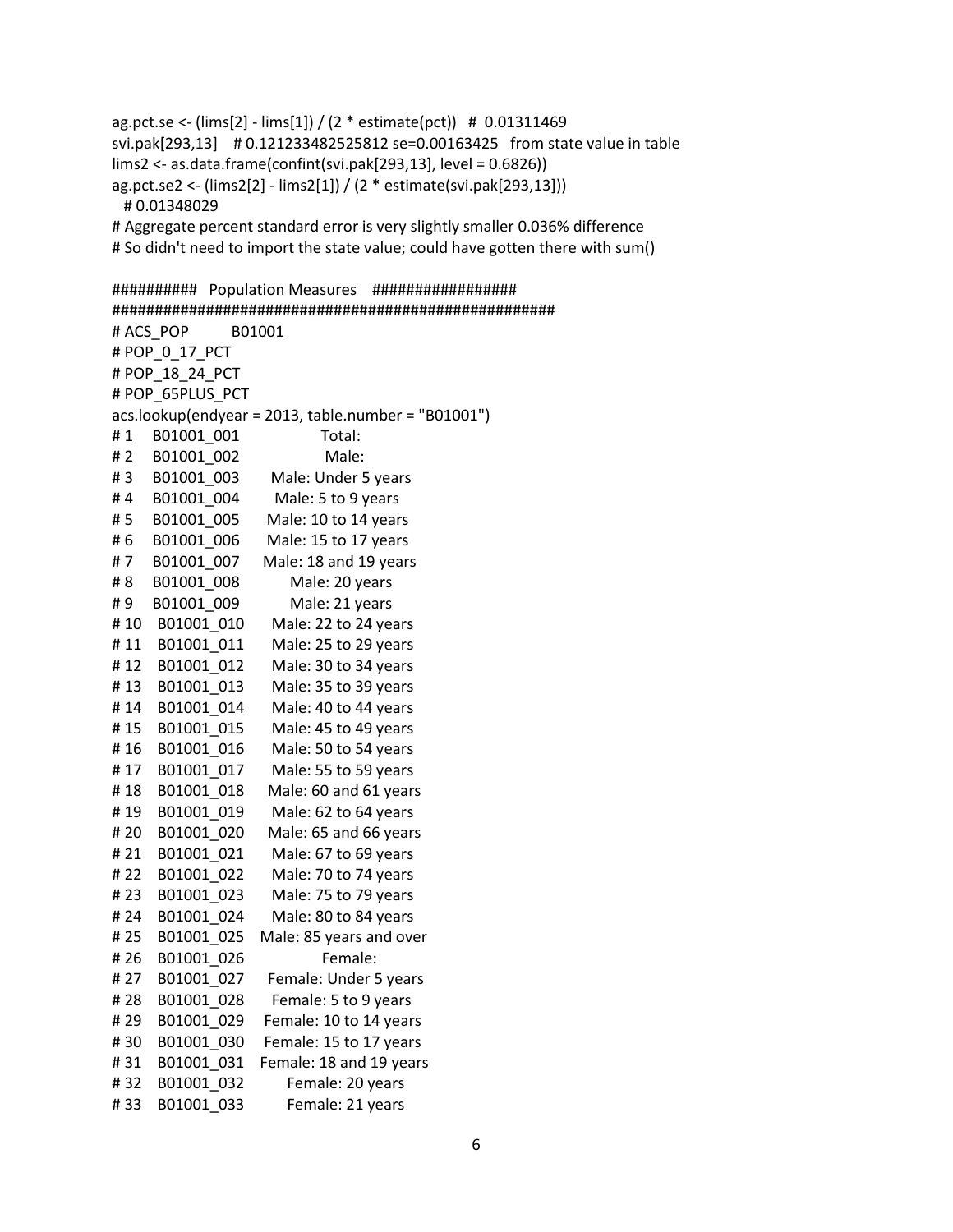```
#34 B01001 034 Female: 22 to 24 years
# 35 B01001_035 Female: 25 to 29 years 
#36 B01001 036 Female: 30 to 34 years
#37 B01001 037 Female: 35 to 39 years
#38 B01001 038 Female: 40 to 44 years
# 39 B01001_039 Female: 45 to 49 years 
# 40 B01001_040 Female: 50 to 54 years 
#41 B01001 041 Female: 55 to 59 years
#42 B01001 042 Female: 60 and 61 years
#43 B01001 043 Female: 62 to 64 years
#44 B01001 044 Female: 65 and 66 years
#45 B01001 045 Female: 67 to 69 years
#46 B01001 046 Female: 70 to 74 years
#47 B01001 047 Female: 75 to 79 years
#48 B01001 048 Female: 80 to 84 years
#49 B01001 049 Female: 85 years and over
pop.data <- acs.fetch(endyear = 2013, geography = nh.tract, 
            table.number = "B01001")
# dim(pop.data)
svi.pak <- cbind(svi.pak, pop.data[,1])
acs.colnames(svi.pak)[length(acs.colnames(svi.pak))] <- "ACS_POP"
# dim(svi.pak)
# svi.pak[293,14] # New Hampshire 1319171 +/- 0
POP_0_17_NUM <- apply(pop.data[,c(3,4,5,6,27,28,29,30)], MARGIN = 2,
           FUN = sum, agg.term = c("y", "POP_0_17_NUM"),
            one.zero = TRUE)
POP_0_17_NUM[292:293,]
POP_18_24_NUM <- apply(pop.data[,c(7,8,9,10,31,32,33,34)], MARGIN = 2,
           FUN = sum, agg.term = c("y", "POP_18_24_NUM"),
            one.zero = TRUE)
POP_18_24_NUM[292:293,]
POP_25_64_NUM <- apply(pop.data[,c(11,12,13,14,15,16,17,18,19,35,36,37,38,39,
                  40,41,42,43)], MARGIN = 2, FUN = sum,
            agg.term = c("y", "POP_25_64_NUM"), one.zero = TRUE)
POP 25 64_NUM[292:293,]
POP_65PLUS_NUM <- apply(pop.data[,c(20,21,22,23,24,25,44,45,46,47,48,49)],
            MARGIN = 2, FUN = sum,
             agg.term = c("y", "POP_65PLUS_NUM"), one.zero = TRUE)
POP_65PLUS_NUM[292:293,]
acs_pop2 <- POP_0_17_NUM + POP_18_24_NUM + POP_25_64_NUM + POP_65PLUS_NUM
# acs_pop2[292:293,] # Tract 1075, 4384 +/- 328.5
# svi.pak[292:293, 14] # Tract 1075, 4384 +/- 111
# adding the groups increases the standard error by about 3 times
svi.pak <- cbind(svi.pak, POP_0_17_NUM)
# svi.pak[292:293, 15]
POP_0_17_PCT <- divide.acs(POP_0_17_NUM, svi.pak[,14], method = "proportion")
svi.pak <- cbind(svi.pak, POP_0_17_PCT)
acs.colnames(svi.pak)[length(acs.colnames(svi.pak))] <- "POP_0_17_PCT"
```

```
7
```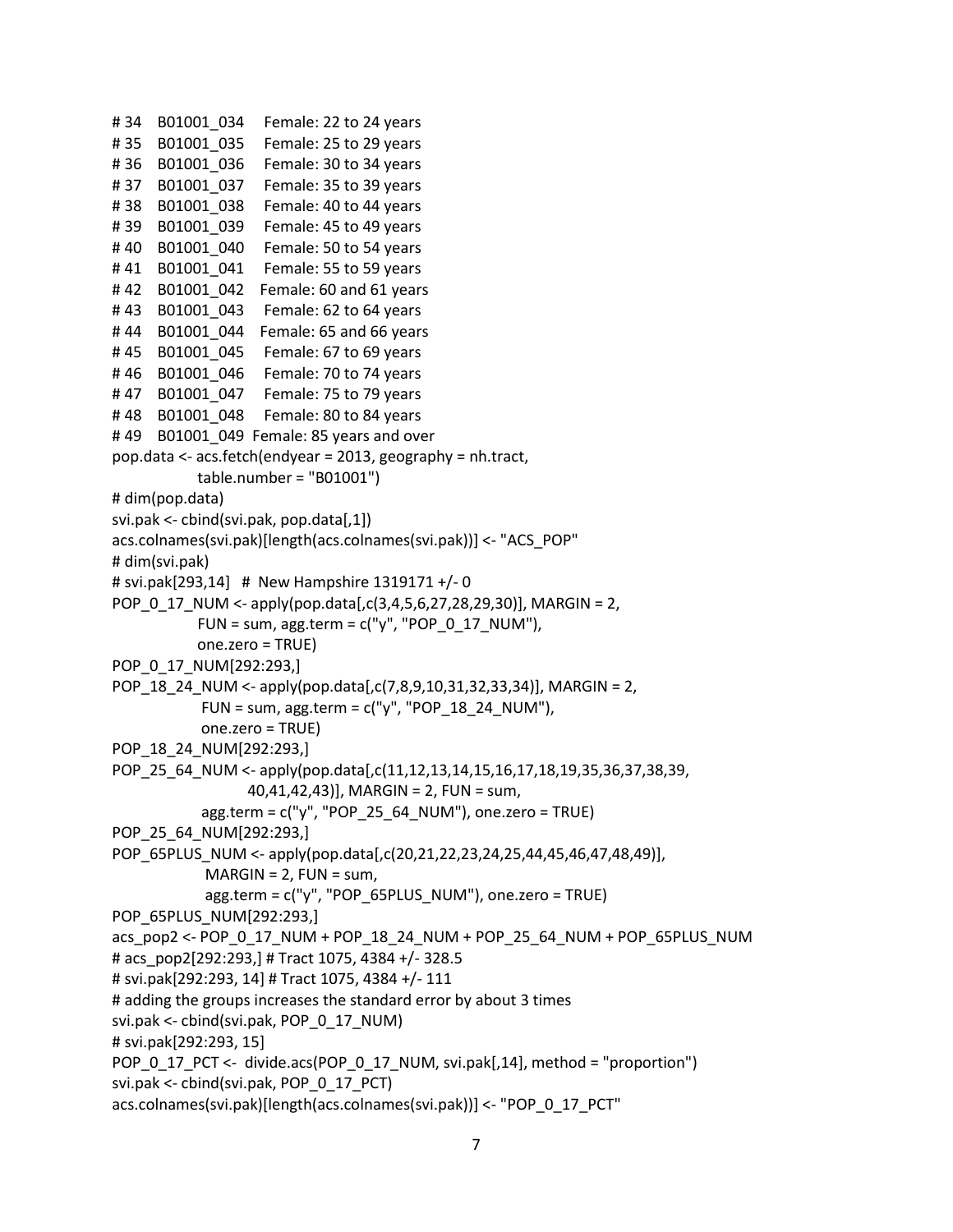```
# svi.pak[292:293, 14:16]
svi.pak <- cbind(svi.pak, POP_18_24_NUM)
POP_18_24_PCT <- divide.acs(POP_18_24_NUM, svi.pak[,14], method = "proportion")
svi.pak <- cbind(svi.pak, POP_18_24_PCT)
acs.colnames(svi.pak)[length(acs.colnames(svi.pak))] <- "POP_18_24_PCT"
# svi.pak[292:293, 14:18]
svi.pak <- cbind(svi.pak, POP_65PLUS_NUM)
POP_65PLUS_PCT <- divide.acs(POP_65PLUS_NUM, svi.pak[,14],
                 method="proportion")
svi.pak <- cbind(svi.pak, POP_65PLUS_PCT)
acs.colnames(svi.pak)[length(acs.colnames(svi.pak))] <- "POP_65PLUS_PCT"
# svi.pak[292:293, 14:20]
# dim(svi.pak)
############### DISABLED #######################
####################################################
# acs.lookup(endyear = 2013, table.number = "B18101")
# disability table apparently not accessible through acs package
# pulled in from FactFinder2 as csv (ziped)
disabl.data <- read.acs(filename="ACS_13_5YR_B18101.zip", endyear= 2013, 
             span = 5)
dim(disabl.data) # 295 39
acs.colnames(disabl.data)
# [1] 01Total:" 
# [3] Male: - Under 5 years:" 
# [22] Female: - Under 5 years:" 
# [7] 07Male: - 5 to 17 years: - With a disability" 
# [10] 10Male: - 18 to 34 years: - With a disability" 
# [13] 13Male: - 35 to 64 years: - With a disability" 
# [16] 16Male: - 65 to 74 years: - With a disability" 
# [19] 19Male: - 75 years and over: - With a disability" 
# [26] 26Female: - 5 to 17 years: - With a disability" 
# [29] 29Female: - 18 to 34 years: - With a disability" 
# [32] 32Female: - 35 to 64 years: - With a disability"
```
# [35] 35Female: - 65 to 74 years: - With a disability"

```
# [38] 38Female: - 75 years and over: - With a disability"
```

```
tract.lst <- substr(geography(disabl.data)$Id2, 6, 13)
length(tract.lst) # 295 all here including zero pop tracts
denom <- disabl.data[,1] - disabl.data[,3] - disabl.data[,22] 
acs.colnames(denom) <- "DISABLED_DEN"
numer <- disabl.data[,7] + disabl.data[,10] + disabl.data[,13] + 
disabl.data[0.16] + disabl.data[0.19] + disabl.data[0.26] + disabl.data[0.29] +
 disabl.data[0.32] +disabl.data[0.35] +disabl.data[0.38]acs.colnames(numer) <- "DISABLED_NUM"
numer[292:295]
denom[estimate(denom) == 0]
```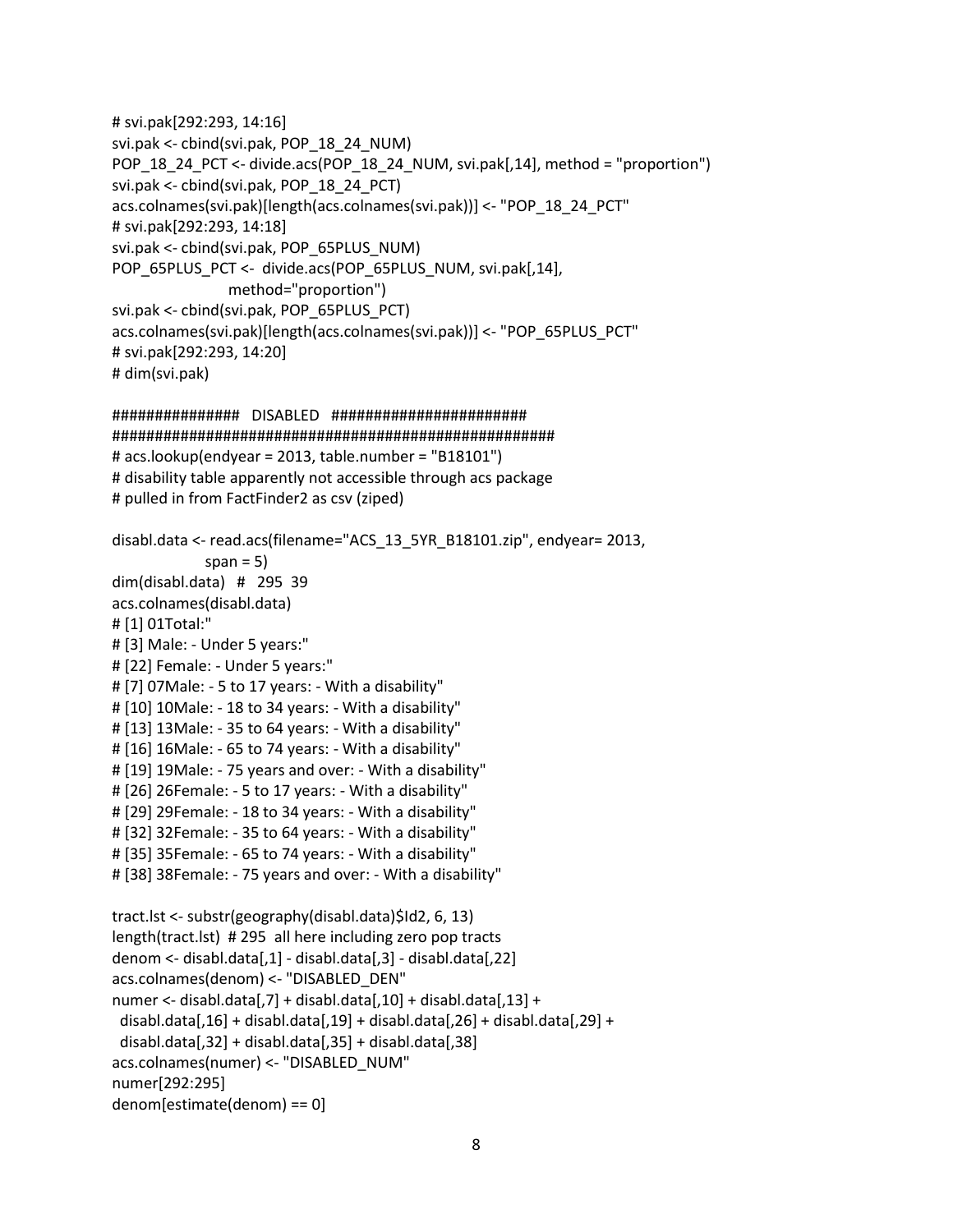```
# remove the zero pop tracts. they cause error in divide.acs()
denom2 <- denom[!tract.lst %in% ztracts$tract] 
numer2 <- numer[!tract.lst %in% ztracts$tract] 
DISABLED_PCT <- divide.acs(numer2, denom2, method = "proportion")
acs.colnames(DISABLED_PCT) <- "DISABLED_PCT"
DISABLED_PCT[288:292]
svi.pak[288:293, 3]
# Need to build acs object with geo in same order as svi.pak 
# Need to add state level geo. Will require another import because MOE will be 
# way too large if we sum over all the tracts. 
tract.ins <- substr(geography(DISABLED_PCT)$Id2, 6, 13)
tract.svi <- geography(svi.pak)$tract
# combine measures into one acs object
disabled <- cbind(denom2, numer2)
disabled <- cbind(disabled, DISABLED_PCT)
dim(disabled)
disabled[292]
# rearrange the order of the geos (rows) to match the svi.pak
tract.sort <- data.frame(tract = tract.ins, indx = 1:292,
              stringsAsFactors = FALSE)
tract.to <- data.frame(tract = tract.svi[1:292], org.seq = 1:292,
             stringsAsFactors = FALSE)
temp <- merge(tract.to,tract.sort, by = "tract")
temp2 <- temp[order(temp$org.seq),]
# acs objects can not be rearranged in a vector assignment the elements must be 
# unpacked and the new object built up in the desired geo order
rm(disabled2)
disabled2 <- disabled[temp2$indx[1],]
for (i in 2:292) disabled2 <- rbind(disabled2,disabled[temp2$indx[i],])
# Check to see that the order is really changed to what we want
# str(disabled2)
# disabled[253:257,]
# disabled2[288:292,]
tract.ins2 <- substr(geography(disabled2)$Id2, 6, 13)
temp3 <- cbind(tract.svi[1:292], tract.ins2)
temp3[!temp3[,1]==temp3[,2],]
# dim(temp3)
# now we need to get the last geo which is the state level data
dis_nh.data <- read.acs(filename = "ACS_13_5YR_B18101_NH.zip", endyear= 2013, 
             span = 5)
acs.colnames(dis_nh.data)
denom <- dis_nh.data[,1] - dis_nh.data[,3] - dis_nh.data[,22] 
acs.colnames(denom) <- "DISABLED_DEN"
numer <- dis_nh.data[,7] + dis_nh.data[,10] + dis_nh.data[,13] +
dis_nh.data[,16] + dis_nh.data[,19] + dis_nh.data[,26] + dis_nh.data[,29] +
```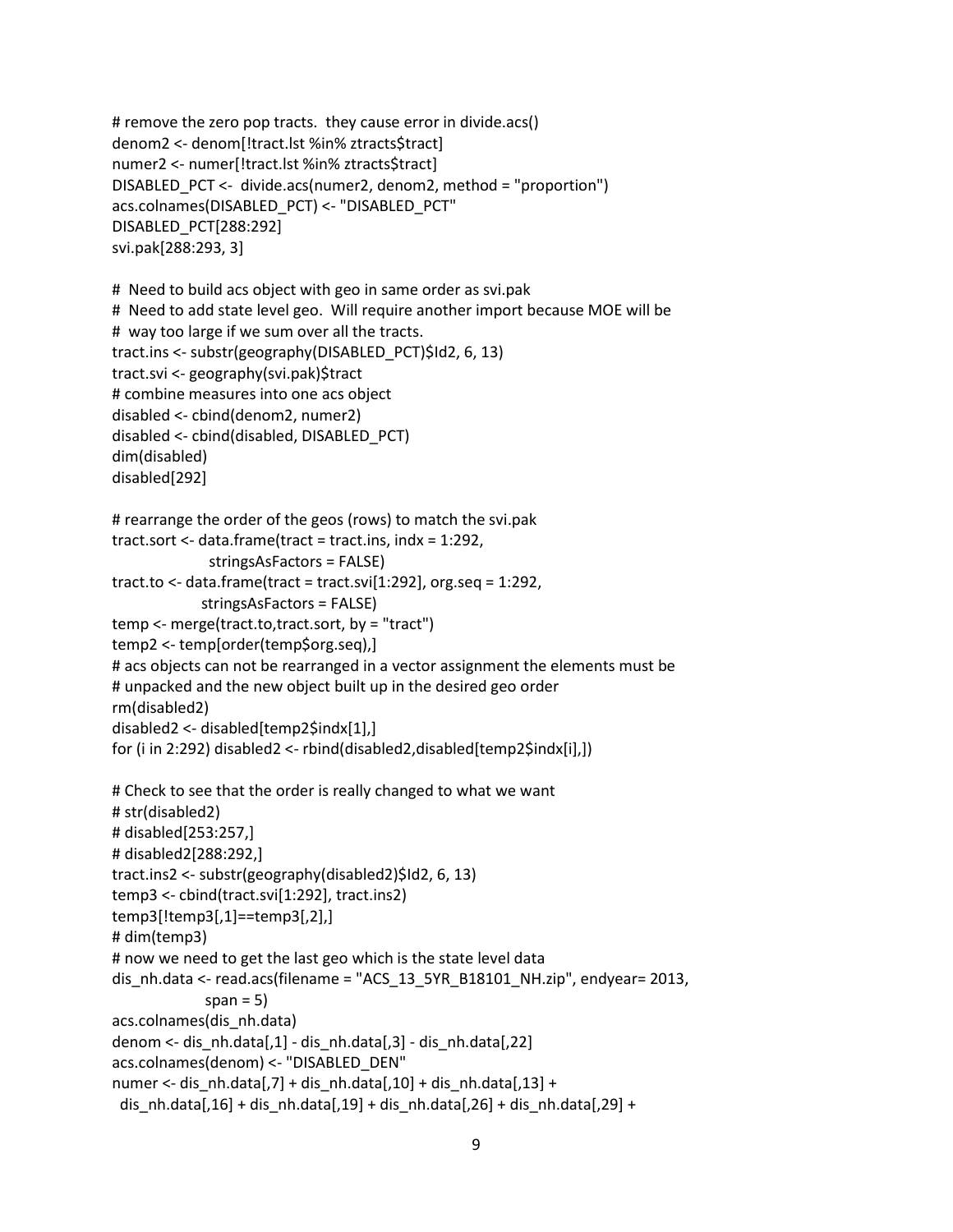```
dis nh.data[,32] + disnh.data[,35] + disnh.data[,38]acs.colnames(numer) <- "DISABLED_NUM"
dis state \leq divide.acs(numer, denom, method = "proportion")
acs.colnames(dis_state) <- "DISABLED_PCT"
dis nh <- cbind(denom, numer)
dis_nh <- cbind(dis_nh, dis_state)
dis_nh
disabled2 <- rbind(disabled2, dis_nh)
# dim(disabled2)
# disabled2[288:293,]
# dim(svi.pak)
svi.pak <- cbind(svi.pak, disabled2)
# dim(svi.pak)
# acs.colnames(svi.pak)
############### SINGLE_PARENT #######################
#########################################################
# SINGLE_PARENT_PCT_B11005 Universe: Households
# Married-couple family: family in which the householder and in the household.
# Other family:
# Male householder, no wife present.
# Female householder, no husband present. 
# Nonfamily household. householder living alone or with nonrelatives only.
```

```
#
```

```
acs.lookup(endyear = 2013, table.number = "B11005")
```

```
# 2 B11005 002 Households with one or more people under 18 years (denominator)
# 6 B11005 006 Households with child: Male householder, no wife present
# 7 B11005 007 Households with child: Female householder, no husband present
# 9 B11005_009 Households with child: Nonfamily households: Male householder 
# 10 B11005_010 Households with child: Nonfamily households: Female householder
# (numerator = 6 + 7 + 9 + 10)
```

```
den.var <- "B11005_002"
num.var <- c("B11005_006", "B11005_007", "B11005_009", "B11005_010")
dat <- acs.fetch(endyear = 2013, geography = nh.tract, 
            variable = append(den.var, num.var))
#pop.data <- acs.fetch(endyear = 2013, geography = nh.tract, 
# table.number = "B01001")
# dim(dat)
# acs.colnames(dat)
den <- dat[,1]
svi.pak <- cbind(svi.pak, den)
acs.colnames(svi.pak)[length(acs.colnames(svi.pak))] <- "SINGLE_PARENT_DEN"
# dim(svi.pak)
# acs.colnames(svi.pak)
num <- apply(dat[,c(2,3,4,5)], MARGIN = 2, FUN = sum, agg.term = c("v", "NUM", one.zero = TRUE)
svi.pak <- cbind(svi.pak, num)
```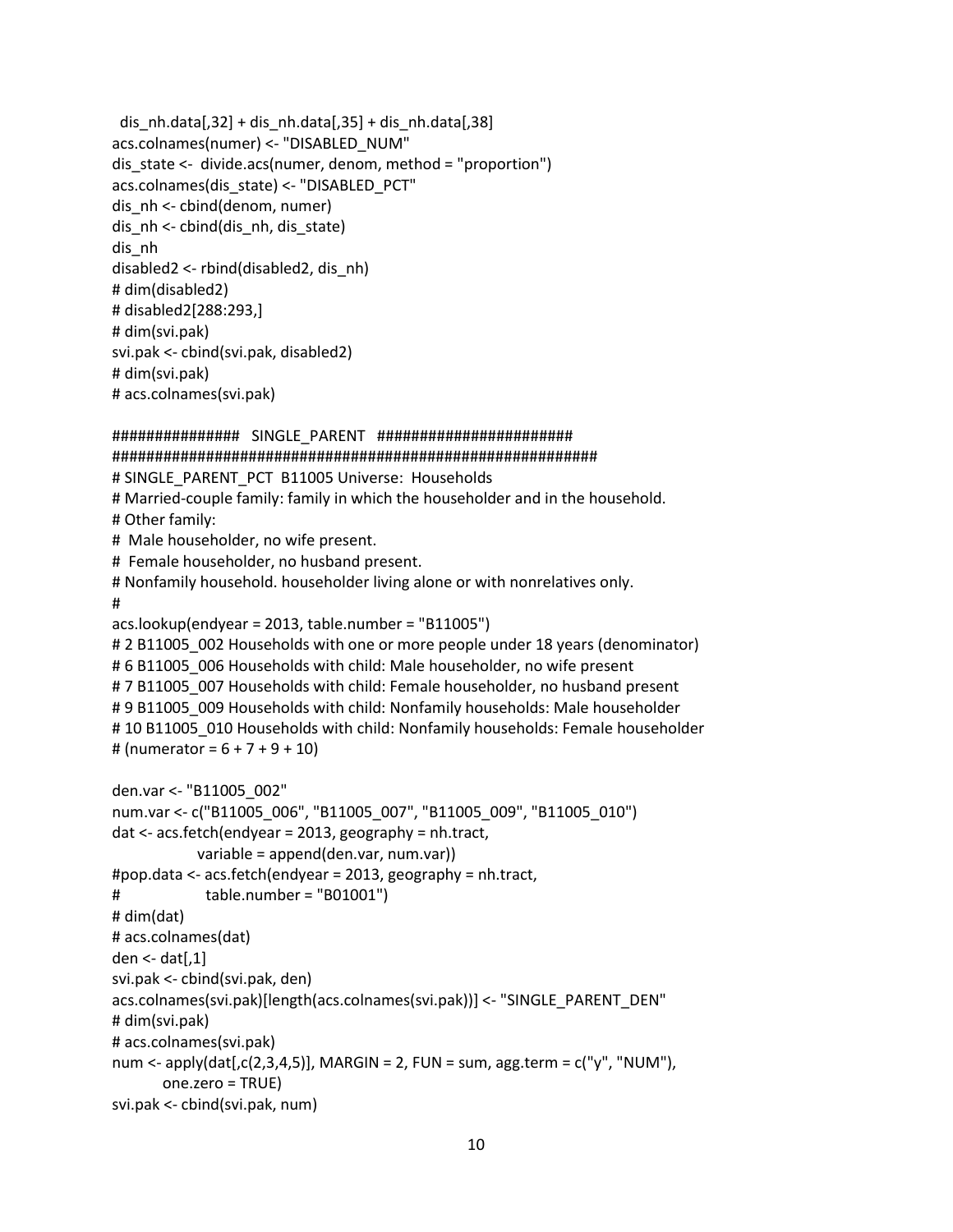acs.colnames(svi.pak)[length(acs.colnames(svi.pak))] <- "SINGLE\_PARENT\_NUM" pct <- divide.acs(num, den, method = "proportion") svi.pak <- cbind(svi.pak,pct) acs.colnames(svi.pak)[length(acs.colnames(svi.pak))] <- "SINGLE\_PARENT\_PCT" # dim(svi.pak) # acs.colnames(svi.pak) # svi.pak[288:293, 24:26] # dim(svi.pak) ################# MINORITY ########################## ######################################################### # B02001 & B03002 Universe: Total population measure <- "MINORITY" acs.lookup(endyear = 2013, table.number = "B02001") acs.lookup(endyear = 2013, table.number = "B03002") # B02001\_001 Total: # B02001\_002 White alone # B03002\_013 Hispanic or Latino: White alone dat <- acs.fetch(endyear = 2013, geography = nh.tract, variable = c("B02001\_001", "B02001\_002", "B03002\_013")) # dim(dat) # acs.colnames(dat) den <- dat[,1] svi.pak <- cbind(svi.pak, den) acs.colnames(svi.pak)[length(acs.colnames(svi.pak))] <- paste0(measure, "\_DEN") # dim(svi.pak) # acs.colnames(svi.pak) num <-  $dat[0,1] - dat[0,2] + dat[0,3]$ svi.pak <- cbind(svi.pak, num) acs.colnames(svi.pak)[length(acs.colnames(svi.pak))] <- paste0(measure, "\_NUM") pct <- divide.acs(num, den, method = "proportion") svi.pak <- cbind(svi.pak, pct) acs.colnames(svi.pak)[length(acs.colnames(svi.pak))] <- paste0(measure, "\_PCT") size <- dim(svi.pak) # acs.colnames(svi.pak) # svi.pak[seq(size[1] - 5, size[1]), seq(size[2] - 3, size[2])] # dim(svi.pak) ################# LIMITED ENGLISH ########################## ################################################################ # B16005 Universe: Population 5 years and over measure <- "POOR\_ENGLISH"

acs.lookup(endyear = 2013, table.number = "B16005")

# B16005\_001 Total:

# B16005\_007\_Native: Spanish: English 'not well'

# B16005\_008\_Native: Spanish: English 'not at all'

# B16005\_012 Native: other Indo-European: English 'not well'

# B16005 013 Native: other Indo-European: English 'not at all'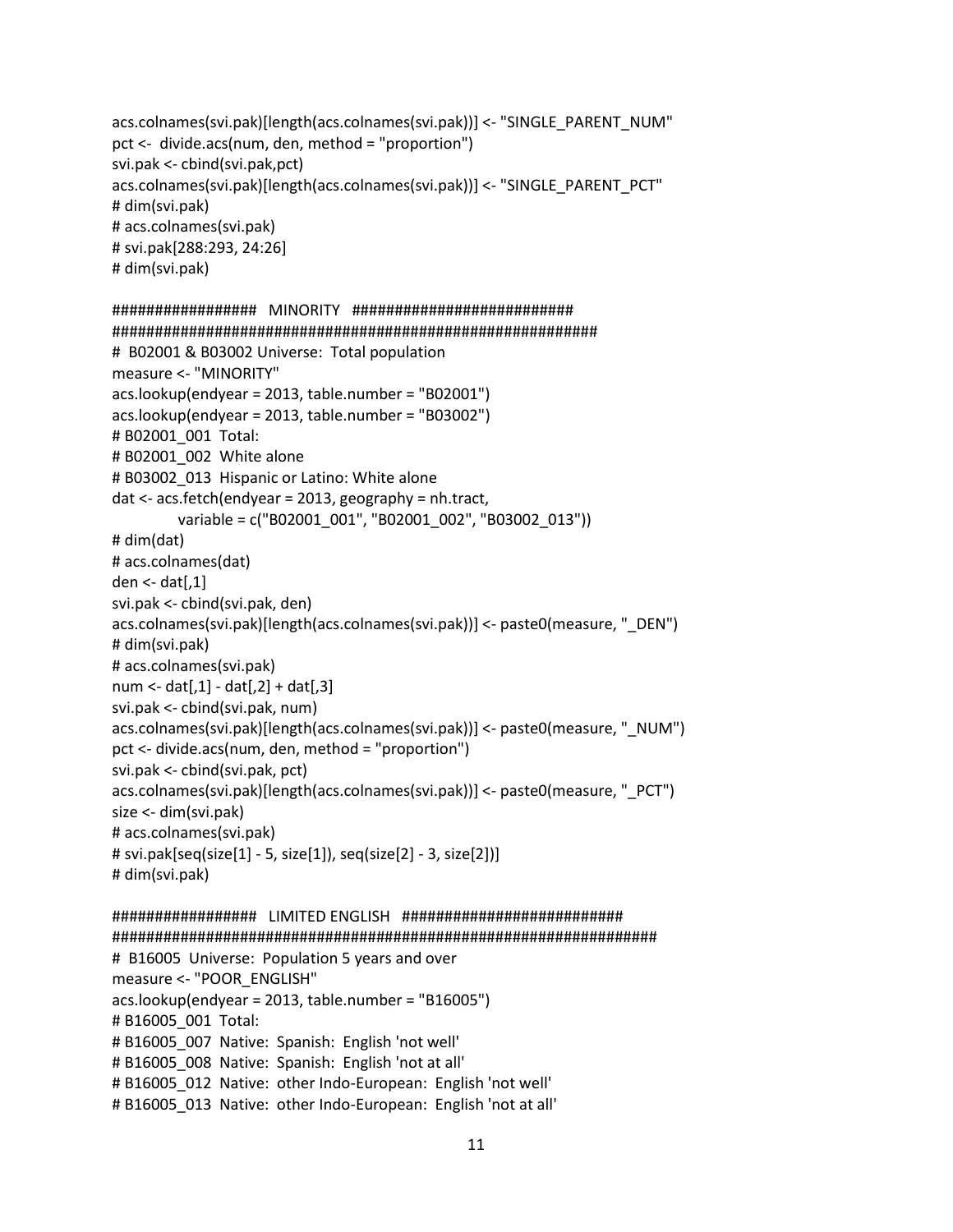```
# B16005 017 Native: Asian and Pacific Island: English 'not well'
# B16005 018 Native: Asian and Pacific Island: English 'not at all'
# B16005 022 Native: other: English 'not well'
# B16005 023 Native: other: English 'not at all'
# B16005_029 Foreign born: Spanish: English 'not well'
# B16005_030 Foreign born: Spanish: English 'not at all' 
# B16005_034 Foreign born: other Indo-European: English 'not well' 
# B16005 035 Foreign born: other Indo-European: English 'not at all'
# B16005_039 Foreign born: Asian and Pacific Island: English 'not well' 
# B16005_040 Foreign born: Asian and Pacific Island: English 'not at all'
# B16005_044 Foreign born: other: English 'not well'
# B16005 045 Foreign born: other: English 'not at all'
dat <- acs.fetch(endyear = 2013, geography = nh.tract, 
          variable= c("B16005_001", "B16005_007", "B16005_008",
                "B16005_012", "B16005_013", "B16005_017",
                "B16005_018", "B16005_022", "B16005_023",
                "B16005_029", "B16005_030", "B16005_034",
                "B16005_035", "B16005_039", "B16005_040",
                "B16005_044", "B16005_045"))
# dim(dat)
# acs.colnames(dat)
den <- dat[,1]
svi.pak <- cbind(svi.pak, den)
acs.colnames(svi.pak)[length(acs.colnames(svi.pak))] <- paste0(measure, "_DEN")
# dim(svi.pak)
# acs.colnames(svi.pak)
num <- apply(dat[,2:17], MARGIN = 2, FUN = sum, agg.term = c("y", "NUM"), one.zero = TRUE)
# dim(num) 
# num[293] 
svi.pak <- cbind(svi.pak,num)
acs.colnames(svi.pak)[length(acs.colnames(svi.pak))] <- paste0(measure, "_NUM")
pct <- divide.acs(num, den, method = "proportion")
svi.pak <- cbind(svi.pak, pct)
acs.colnames(svi.pak)[length(acs.colnames(svi.pak))] <- paste0(measure, "_PCT")
size <- dim(svi.pak)
# acs.colnames(svi.pak)
# svi.pak[seq(size[1] - 5, size[1]), seq(size[2] - 3, size[2])]
# dim(svi.pak)
################# Large Apartments ##########################
```

```
##################################################################
# B25024 Universe: Housing units
measure <- "H_UNITS_10PLUS"
acs.lookup(endyear = 2013, table.number = "B25024")
# B25024_001 Total: 
# B25024_007 10 to 19
```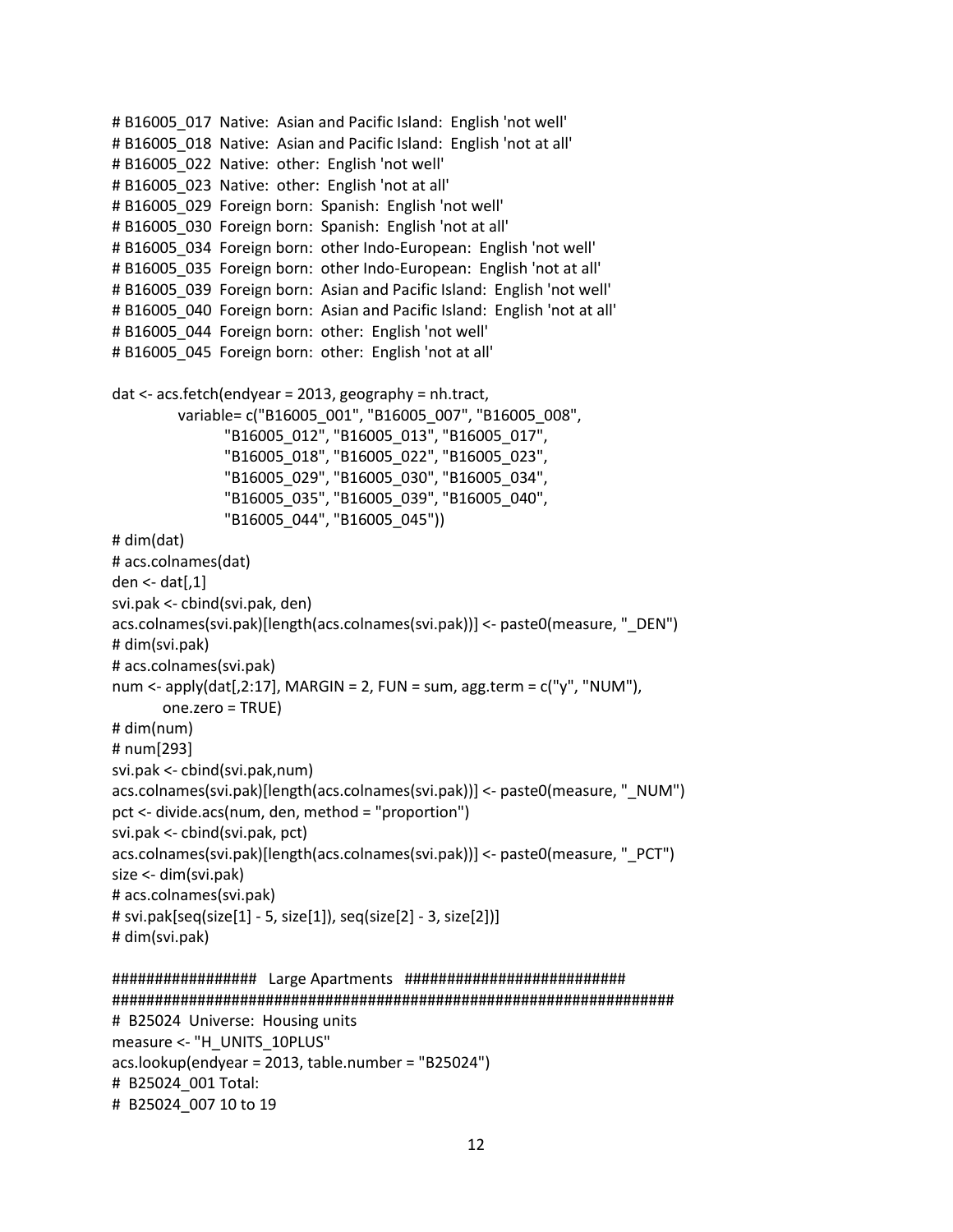```
# B25024_008 20 to 49 
# B25024_009 50 or more 
# B25024_010 Mobile home 
dat <- acs.fetch(endyear = 2013, geography = nh.tract, 
         variable = c("B25024_001", "B25024_007", "B25024_008", 
                 "B25024_009", "B25024_010"))
# dim(dat)
# acs.colnames(dat)
den \le- dat[,1]
svi.pak <- cbind(svi.pak, den)
acs.colnames(svi.pak)[length(acs.colnames(svi.pak))] <- paste0(measure,"_DEN")
# dim(svi.pak)
# acs.colnames(svi.pak)
num <- apply(dat[,2:4], MARGIN = 2, FUN = sum, agg.term = c("y", "NUM"), one.zero=TRUE)
# dim(num) 
# num[293] 
svi.pak <- cbind(svi.pak, num)
acs.colnames(svi.pak)[length(acs.colnames(svi.pak))] <- paste0(measure,"_NUM")
pct <- divide.acs(num, den, method = "proportion")
svi.pak <- cbind(svi.pak, pct)
acs.colnames(svi.pak)[length(acs.colnames(svi.pak))] <- paste0(measure,"_PCT")
size <- dim(svi.pak)
# acs.colnames(svi.pak)
# svi.pak[seq(size[1] - 5, size[1]), seq(size[2] - 3, size[2])]
################# MOBILE HOME ##########################
##################################################################
# B25024 Universe: Housing units
measure <- "MOBILE_HOME"
num <- dat[,5]
svi.pak <- cbind(svi.pak, num)
acs.colnames(svi.pak)[length(acs.colnames(svi.pak))] <- paste0(measure, "_NUM")
pct <- divide.acs(num, den, method = "proportion")
svi.pak <- cbind(svi.pak, pct)
acs.colnames(svi.pak)[length(acs.colnames(svi.pak))] <- paste0(measure, "_PCT")
size <- dim(svi.pak)
# acs.colnames(svi.pak)
# svi.pak[seq(size[1] - 5, size[1]), seq(size[2] - 3, size[2])]
################# CROWDING ##########################
##################################################################
```

```
# B25050 & B25044 Universe: Occupied housing units
measure <- "CROWDING"
acs.lookup(endyear = 2013, table.number = "B25050")
acs.lookup(endyear = 2013, table.number = "B25044")
# B25050_001 Total:
```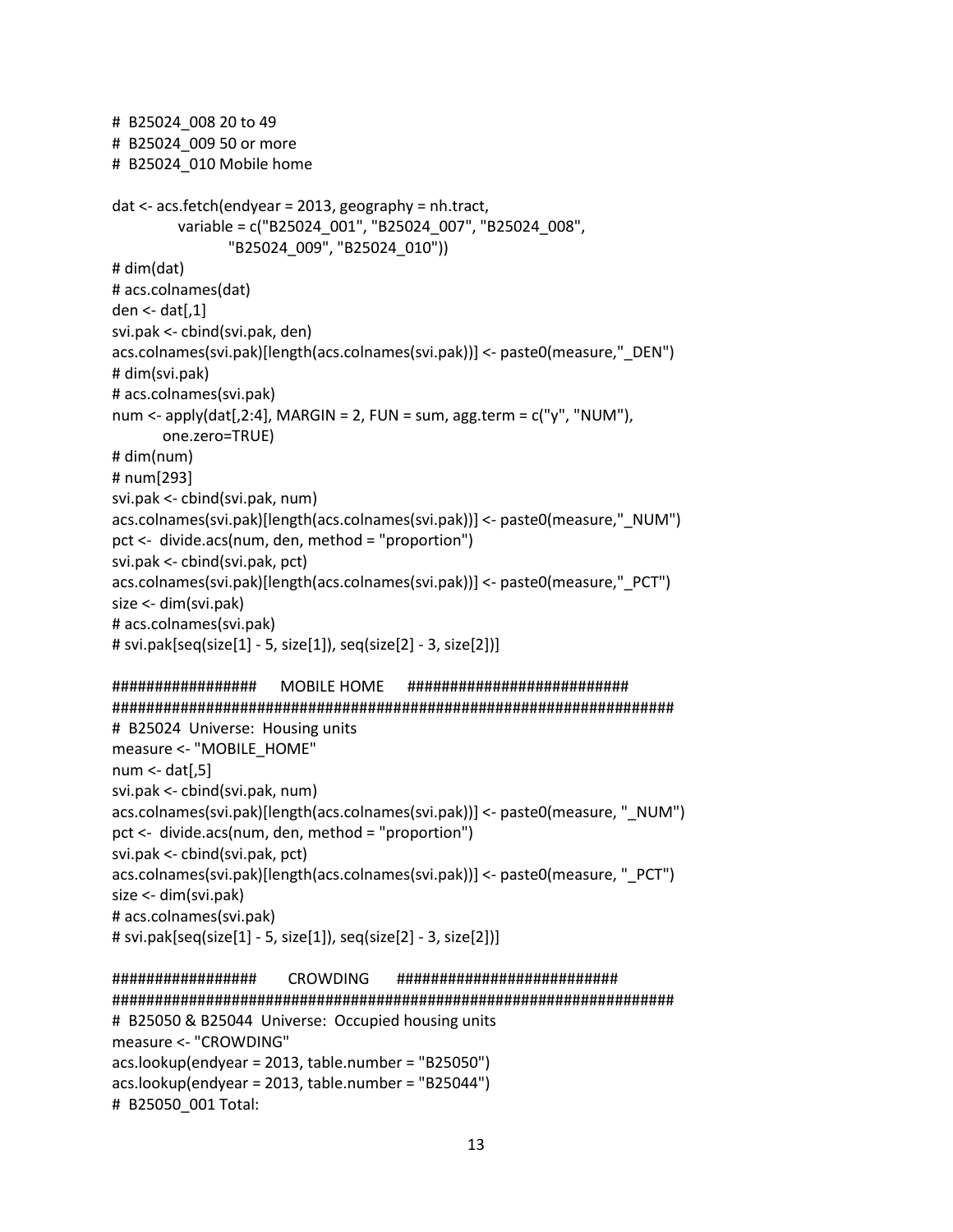```
# B25050_007 Complete plumbing facilities: 1.01 or more occupants per room: 
# B25050_016 Lacking complete plumbing: 1.01 or more occupants per room:
# B25044 003 Owner occupied: No vehicle available
# B25044_010 Renter occupied: No vehicle available 
dat <- acs.fetch(endyear = 2013, geography = nh.tract, 
          variable = c("B25050_001", "B25050_007", "B25050_016",
                 "B25044_003", "B25044_010"))
# dim(dat)
# acs.colnames(dat)
den \le- dat[,1]
svi.pak <- cbind(svi.pak, den)
acs.colnames(svi.pak)[length(acs.colnames(svi.pak))] <- paste0(measure, "_DEN")
# dim(svi.pak)
# acs.colnames(svi.pak)
num <- apply(dat[,2:3], MARGIN = 2, FUN = sum, agg.term = c("y", "NUM"), one.zero=TRUE)
# dim(num) 
# num[293] 
svi.pak <- cbind(svi.pak, num)
acs.colnames(svi.pak)[length(acs.colnames(svi.pak))] <- paste0(measure, "_NUM")
pct <- divide.acs(num, den, method = "proportion")
svi.pak <- cbind(svi.pak, pct)
acs.colnames(svi.pak)[length(acs.colnames(svi.pak))] <- paste0(measure, "_PCT")
# size <- dim(svi.pak)
# acs.colnames(svi.pak)
# svi.pak[seq(size[1] - 5, size[1]), seq(size[2] - 3, size[2])]
################# NO_CAR ##########################
##################################################################
# B25024 Universe: Housing units
measure <- "NO_CAR"
num <- apply(dat[,4:5], MARGIN = 2, FUN = sum, agg.term = c("y", "NUM", one.zero = TRUE)
svi.pak <- cbind(svi.pak, num)
acs.colnames(svi.pak)[length(acs.colnames(svi.pak))] <- paste0(measure, "_NUM")
pct <- divide.acs(num, den, method = "proportion")
svi.pak <- cbind(svi.pak, pct)
acs.colnames(svi.pak)[length(acs.colnames(svi.pak))] <- paste0(measure, "_PCT")
# size <- dim(svi.pak)
# acs.colnames(svi.pak)
# svi.pak[seq(size[1] - 5, size[1]), seq(size[2] -3 ,size[2])]
```
################# GROUP\_QTR ########################## ################################################################## # B26001 Universe: Population in Group Quarters measure <- "GROUP\_QTR"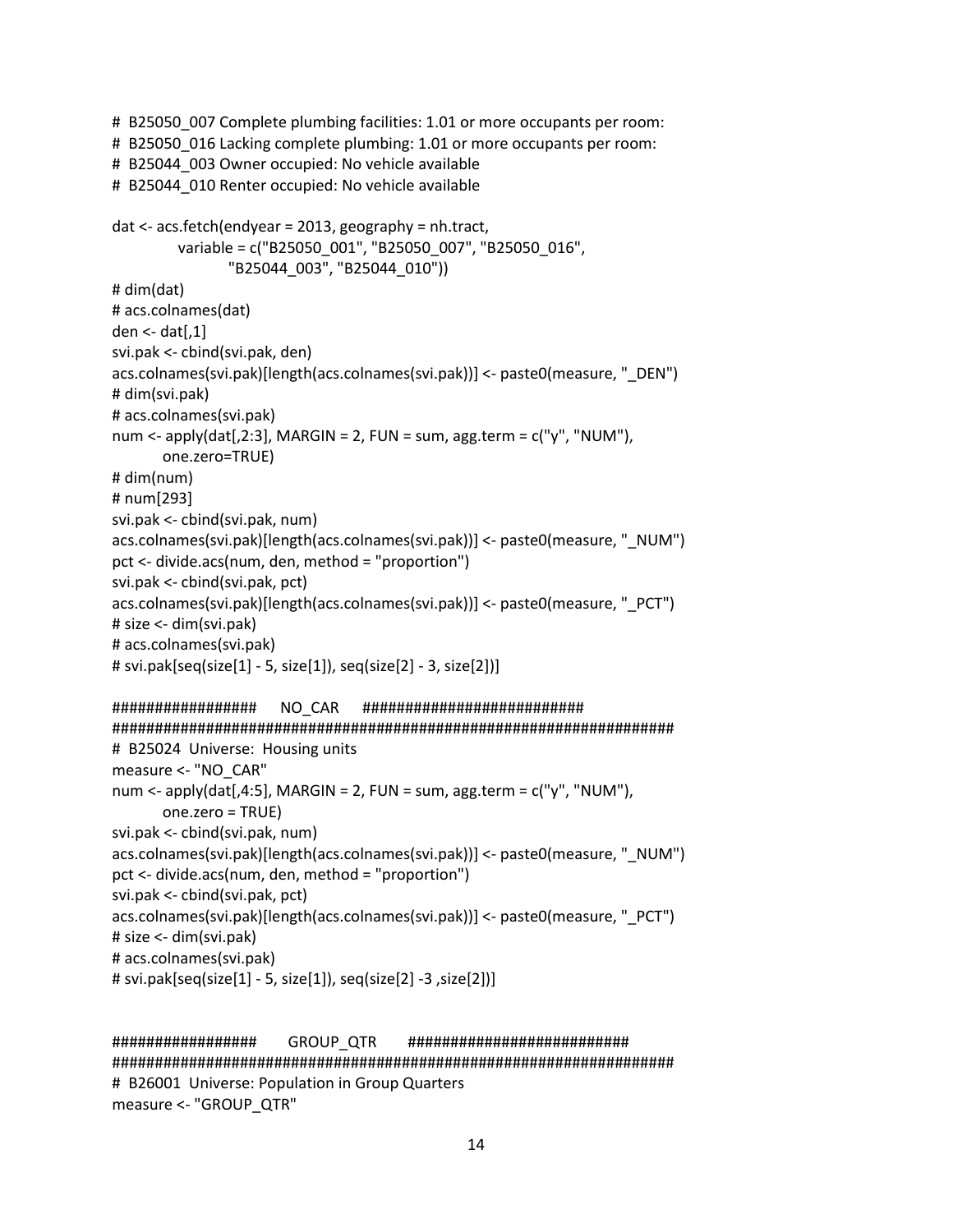acs.lookup(endyear = 2013, table.number = "B26001") # B26001\_001 Group Quarters Population Total:

```
dat <- acs.fetch(endyear = 2013, geography = nh.tract, variable = "B26001_001")
# denominator is total ACS population
acs.colnames(svi.pak)
den <- svi.pak[,14]
num \le- dat[,1]# num[293] 
svi.pak <- cbind(svi.pak, num)
acs.colnames(svi.pak)[length(acs.colnames(svi.pak))] <- paste0(measure, "_NUM")
pct <- divide.acs(num, den, method = "proportion")
svi.pak <- cbind(svi.pak,pct)
acs.colnames(svi.pak)[length(acs.colnames(svi.pak))] <- paste0(measure,"_PCT")
# size <- dim(svi.pak)
# acs.colnames(svi.pak)
# svi.pak[seq(size[1] - 5, size[1]), seq(size[2] - 3, size[2])]
```
# dim(svi.pak) # acs.colnames(svi.pak) ######################################################################## ## We have completed getting the indicators from ACS ## Save and build the SVI ######################################################################## save(nh.tract, ztracts, svi.pak, file = "svi\_pak.Rdata")

```
############## build SVI #############################################
## We need to identify the most vulnerable 10% of census tracts for each
## indicator. 
#########################################################################
pct.rank <- function(x) rank(x,na.last = FALSE, 
               ties.method = "average") / length(x)
```

```
TRACT_10 <- geography(svi.pak)$tract
COUNTY <- sprintf("%02d", geography(svi.pak)$county)
## get area of each tract for computing popultion density
tArea <- read.csv(file = "2010tract_Area.csv")
tArea$TRACT_10 <- sprintf("%06d", tArea$TRACTCE)
est1 <- as.data.frame(cbind(TRACT_10, COUNTY), stringsAsFactors = FALSE)
est2 <- merge(est1, tArea[5:6], by = "TRACT_10", all.x = TRUE)
est.svi <- as.data.frame(estimate(svi.pak), stringsAsFactors = FALSE)
est.svi <- cbind(TRACT_10, est.svi)
est \le- merge(est2, est.svi, by = "TRACT_10", all.y = TRUE)
```
est\$POP\_DENSITY <- est\$ACS\_POP/est\$LAND\_SQ\_MI colnames(est) # [1] "TRACT\_10" "COUNTY" "LAND\_SQ\_MI" "POVERTY\_DEN"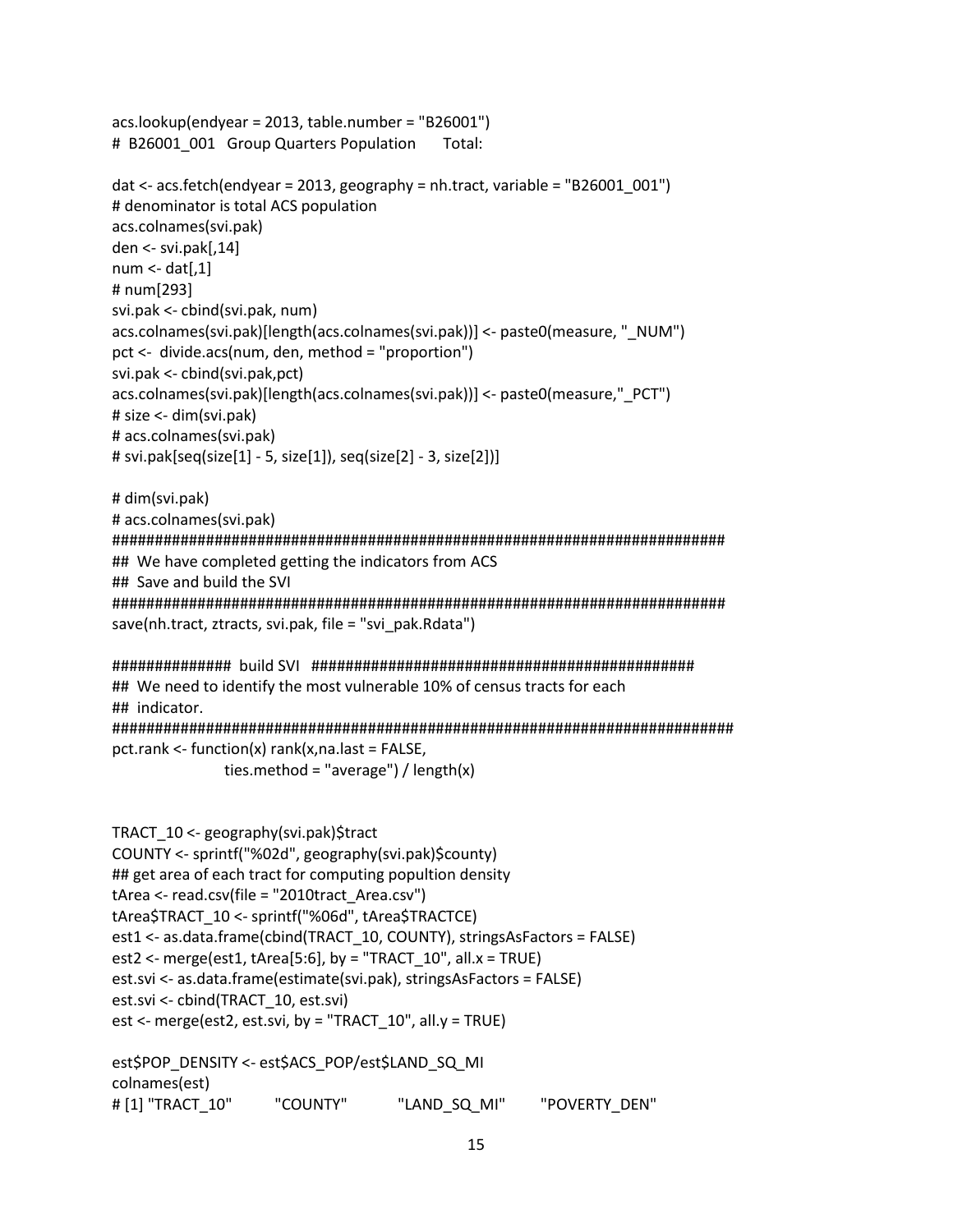```
# [5] "POVERTY_NUM" "POVERTY_PCT" "UNEMPLOYED_DEN" "UNEMPLOYED_NUM" 
# [9] "UNEMPLOYED_PCT" "INCOME_PER_CAP" "EDU_NO_HS_DIP_DEN" "EDU_NO_HS_DIP_NUM" 
# [13] "EDU_NO_HS_DIP_PCT" "NO_INSURANCE_DEN" "NO_INSURANCE_NUM" 
"NO_INSURANCE_PCT" 
# [17] "ACS_POP" "POP_0_17_NUM" "POP_0_17_PCT" "POP_18_24_NUM"
# [21] "POP_18_24_PCT" "POP_65PLUS_NUM" "POP_65PLUS_PCT" "DISABLED_DEN" 
# [25] "DISABLED_NUM" "DISABLED_PCT" "SINGLE_PARENT_DEN" "SINGLE_PARENT_NUM" 
# [29] "SINGLE_PARENT_PCT" "MINORITY_DEN" | "MINORITY_NUM" | "MINORITY_PCT"
# [33] "POOR_ENGLISH_DEN" "POOR_ENGLISH_NUM" "POOR_ENGLISH_PCT" 
"H_UNITS_10PLUS_DEN"
# [37] "H_UNITS_10PLUS_NUM" "H_UNITS_10PLUS_PCT" "MOBILE_HOME_NUM"
"MOBILE_HOME_PCT" 
# [41] "CROUDED_DEN" "CROUDED_NUM" "CROUDED_PCT" "NO_CAR_NUM" 
# [45] "NO_CAR_PCT" "GROUP_QTR_NUM" "GROUP_QTR_PCT" "POP_DENSITY"
# extract columns for SVI Spreadsheet
est1 <- est[c(1,2,17,3,48,21,10,6,9,16,13,19,23,29,26,32,35,38,40,43,45,47)]
names(est1)
# [1] "TRACT 10" "COUNTY" "ACS POP" "LAND SQ MI"
# [5] "POP_DENSITY" "POP_18_24_PCT" "INCOME_PER_CAP" "POVERTY_PCT" 
# [9] "UNEMPLOYED_PCT" "NO_INSURANCE_PCT" "EDU_NO_HS_DIP_PCT" "POP_0_17_PCT" 
# [13] "POP_65PLUS_PCT" "SINGLE_PARENT_PCT" "DISABLED_PCT" "MINORITY_PCT"
# [17] "POOR_ENGLISH_PCT" "H_UNITS_10PLUS_PCT" "MOBILE_HOME_PCT" "CROUDED_PCT" 
# [21] "NO_CAR_PCT" "GROUP_QTR_PCT" 
# Make list of measures by colum number
mes <- c(6:22)
# Calculate percentile ranking for each measure
for (i in mes) { 
 nm <- colnames(est1[i])
 est1[,paste0(substr(nm,1,nchar(nm)-4), "_PCTL")] <-
  100 * pct.rank(as.numeric(est1[,i]))
est1[i] <- est1[i]*100 # Convert to percent to match previous year output.
 }
# Undo multiplying income per capita by 100
est1$INCOME_PER_CAP <- est1$INCOME_PER_CAP / 100
# invert the percentile for Per Capata Income so lower income is higher pctl
est1$INCOME_PCTL <- 100 - est1$INCOME_PER_PCTL
# Add SPACER variable and placeholder for old SVI and College age flag
est1$SPACER <- 100
est1$SVI_15 <- 0
est1$AGE_18_24_FLAG <- 0
est1$AGE_18_24_FLAG[est1$POP_18_24_PCTL >= 90] <- 1
summary(est1$POP_18_24_PCTL)
```

```
16
```
summary(est1\$AGE\_18\_24\_FLAG)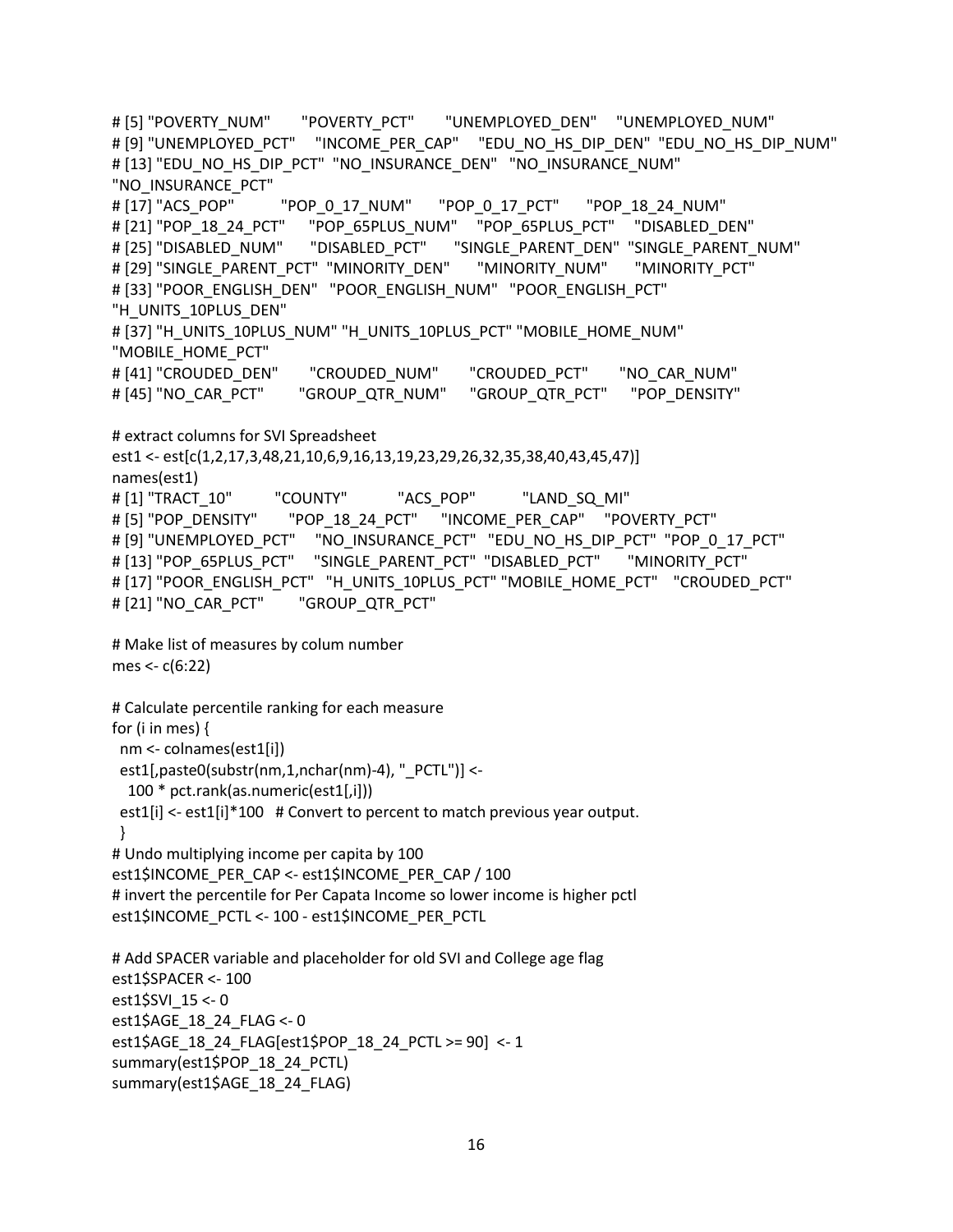```
detach("package:acs")
library(dplyr)
library(tidyr)
```

```
# SVI is sum of the measures at or above 90th percentile
# for arranging and manipulating the data we find the use of the
# dplyr and tidyr package very useful
test2 <- est1 %>%
tbl df() %>%
select(contains(" PCTL"), -INCOME PER PCTL, -POP 18 24 PCTL) %>%
 mutate_each(funs(flag= as.numeric(. >= 90.0)))
SVI 16 \le- apply(as.data.frame(test2), 1, sum)
est1 <- cbind(est1, SVI\_16)
names(est1)
# rearrange to match old spreadsheet
est1 <- est1[c(1:22,40,41,25:39,44,42,23,43)]
# when importing this file in Excel set first two columns to Text
write.csv(est1, file = "est1.csv", row.names = FALSE, quote = TRUE)
# Aft import add census tracts with no population to the end and remove NH avg
# Calculate disparity for each indicator
# est > select > sort > subset > calc
```
# perhaps acs is fouling up rbind() below

```
## For each indicator calculate the ratio of most vulnerable 20% of census
## tracts to the least vulnerable 20% of tracts. This ratio is a gauge of
## disparity. We will build a summary table of the indicators
disTable <- new('data.frame')
rcrd <- data.frame(ind = "NA", nhNum = 0, nhDen = 0, nhInd = 0, mNeedy = 0,
       \text{Needy} = 0, disRato = 0)
state <- as.data.frame(est[293,])
```

```
# calc per capita income seperately because it has different structure
rcrd$ind <- "Per capita income"
rcrd$nhNum < -as.numeric(0)
rcrd$nhDen <- as.numeric(0)
rcrd$nhInd <- state$INCOME PER CAP
temp <- est[1:292,] %>%
tbl df() %>%
select(ACS_POP, INCOME_PER_CAP) %>%
mutate(popIncome = ACS POP * INCOME PER CAP) %>%
 arrange(INCOME PER CAP)
mNdy <- as.data.frame(summarise each(temp[1:58,], funs(sum)))
rcrd$mNeedy <- mNdy$popIncome/mNdy$ACS_POP
INdy <- as.data.frame(summarise each(temp[(292-57):292,], funs(sum)))
```